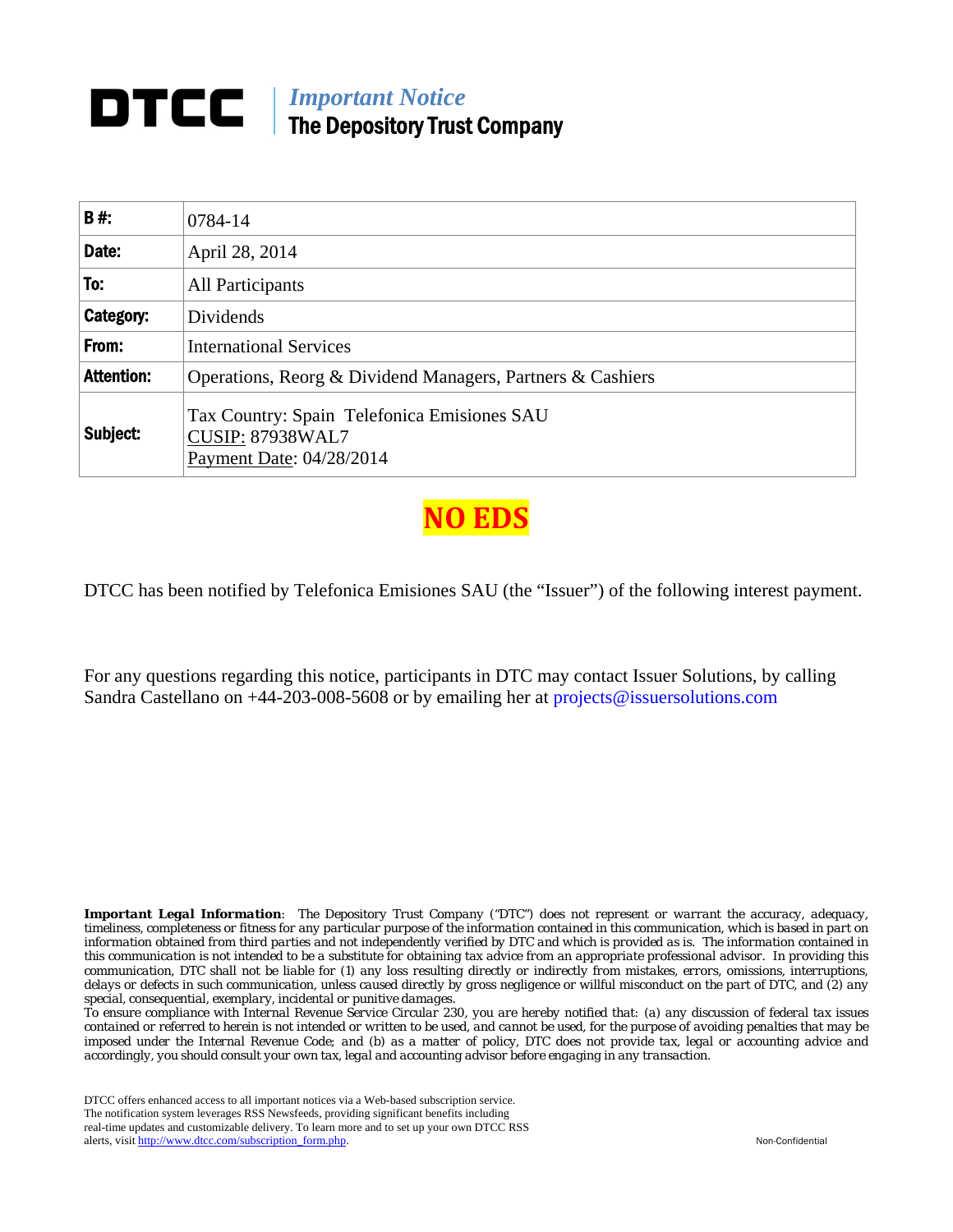

#### **TELEFONICA EMISIONES SAU**

| <b>CUSIP</b> | <b>PAYMENT DATE</b> |
|--------------|---------------------|
| 87938WAL7    | 28/04/2014          |

Spanish Royal Decree 1145/2011, of 29 July ("RD 1145/2011") modified article 44 of Spanish Royal Decree 1065/2007, which sets out thereporting obligations applicable to preference shares and debt instruments issued under additionalprovision two of Spanish Law 13/1985.

According to RD 1145/2011, certain information obligations apply to the above listed securities in relation to Spanish resident investors, although participants in DTC are no longer required to request exemption from Spanish Non Resident Income Tax or from withholding on account of Spanish Corporation Tax via DTC's Elective Dividend Service (EDS/Tax Relief SM).

In order to facilitate compliance with the above mentioned information obligations, Telefonica Emisiones, the issuer, has retained IssuerSolutions to conduct anindependent beneficial owner information collection process in respect of individuals and legal entities resident in Spain for tax purposes and permanent establishments in Spain of taxpayers residing abroad, owning a beneficial interest in our debt securities listedabove (each, a Spanish Holder and, collectively, the Spanish Holders), in compliance with the information obligations the debt securities are subject to under Spanish Royal Decree 1065/2007, as amended by RD 1145/2011.

## **HOW TO PROCEED**

1) DTC Direct Participants should go to our secure WebApplication [www.issuersolutions.com/spanishdisclosures](http://www.issuersolutions.com/spanishdisclosures)

Participants have two options: You can submit information by registering (Option A: New ParticipantRegistration) or without registration (Option B: Submit Information without Registering).

Option A) DTC Direct Participant Registration: An officer (head of department, supervisor, and manager or above) must register the company it represents. Such officer will be able to authorize and approve other users on the company's registration and will be able confirm the relevant Clearing System´s securities and account numbers the officer and other authorized users will be submitting holder information on.

Option B) Submit information without registering: You can submit information without registering as a user. However, note that you will need to enter your information (contact details, participant name and account number, etc.) each time you wish to send information to us. You will also need to fax or email the duly signed and executed forms as you will not be able to upload forms directly to the Web Application without registration.